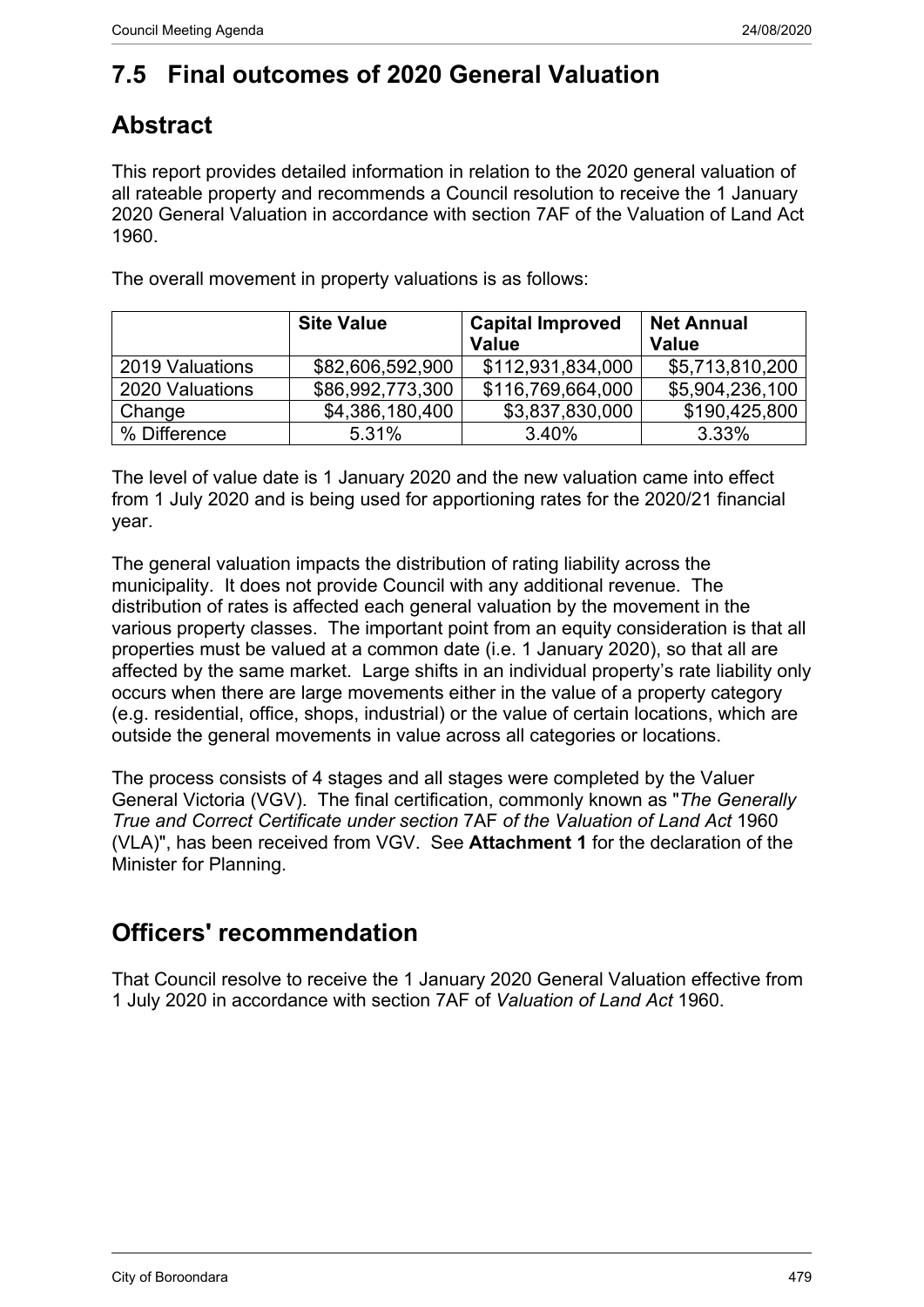## **Responsible director: David Thompson**

# **Manager Governance**  $\_$  , and the set of the set of the set of the set of the set of the set of the set of the set of the set of the set of the set of the set of the set of the set of the set of the set of the set of the set of the set of th

### **1. Purpose**

The purpose of this report is to advise Council of the final outcomes of the 2020 general valuation, undertaken by the Valuer-General Victoria (VGV).

### **2. Policy implications and relevance to community plan and council plan**

This report is consistent with the Council Plan 2017-21, in particular strategic objective 7 regarding Civic Leadership and Governance, to "*Ensure that ethical financial and socially responsible decision making reflects community needs and is based on principles of accountability, transparency, responsiveness and consultation*.

It also supports Strategic Objective 7 of the Boroondara Community Plan 2017- 27, to *"Ensure that ethical, financial and socially responsible decision making reflect community needs and are based on principles of accountability, transparency, responsiveness and consultation"*.

#### **3. Background**

The level of value date is 1 January 2020 and the new valuation will came into effect from 1 July 2020 and is being used for apportioning rates for the 2020/21 financial year.

The process consists of 4 stages and all stages were completed by the VGV. The final certification, commonly known as "*The Generally True and Correct Certificate under section* 7AF *of the Valuation of Land Act* 1960 (VLA)", has been received from VGV

Section 6 of the VLA requires three (3) valuations be returned for each property:

- 1. Capital Improved Value (CIV);
- 2. Site Value (SV); and
- 3. Net Annual Value (NAV).

The VLA requires that all properties be valued on the basis of "highest and best use". This requires all properties to be assessed on the basis of potential use and not necessarily actual use. The concept applies to both site value and capital improved value. Council's rates are struck on the basis of the CIV valuations while the site value is used by the State Revenue Office (SRO) for the levying of land tax assessments.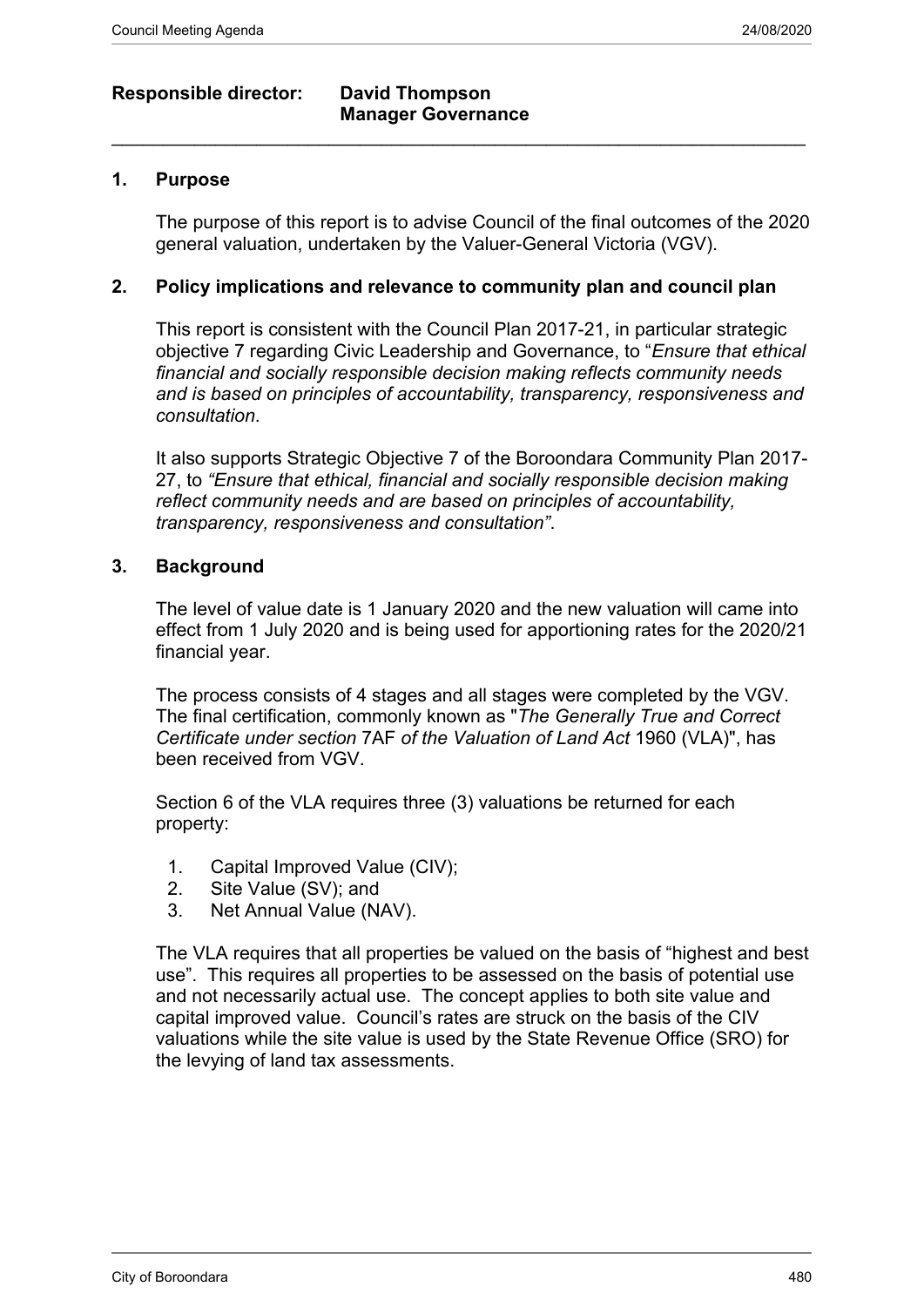## **4. Outline of key issues/options**

In the year since the return of the 2019 general valuation, the overall movement in property valuations is as follows:

|                 | <b>Site Value</b> | <b>Capital Improved</b><br><b>Value</b> | <b>Net Annual</b><br><b>Value</b> |
|-----------------|-------------------|-----------------------------------------|-----------------------------------|
| 2019 Valuations | \$82,606,592,900  | \$112,931,834,000                       | \$5,713,810,200                   |
| 2020 Valuations | \$86,992,773,300  | \$116,769,664,000                       | \$5,904,236,100                   |
| Change          | \$4,386,180,400   | \$3,837,830,000                         | \$190,425,800                     |
| % Difference    | 5.31%             | 3.40%                                   | 3.33%                             |

Further commentary concerning the valuation outcomes and market influences have been provided by the VGV valuer and are provided in **Attachment 2**.

### **5. Consultation/communication**

The 2020 general valuation was conducted by the VGV in accordance with Valuation Best Practice 2020 (VBP).

The 2020/21 valuation and rate notice contains an explanation of the valuation process and also advises the ratepayer of the process to be followed should they wish to query the valuation. This is consistent with the approach undertaken in previous years. Under the VLA ratepayers have up to two months after the valuation and rate notices have been issued to formally object to their valuation.

### **6. Financial and resource implications**

The general valuation will impact the distribution of rating liability across the municipality. It does not provide Council with any additional revenue.

The distribution of rates is affected each general valuation by the movement in the various property classes. The important point from an equity consideration is that all properties must be valued at a common date (i.e. 1 January 2020), so that all are affected by the same market. Large shifts in an individual property's rate liability only occurs when there are large movements either in the value of a property category (e.g. residential, office, shops, industrial) or the value of certain locations, which are outside the general movements in value across all categories or locations.

### **7. Governance issues**

Officers involved in the preparation of this report have no conflict of interest.

The list of prescribed human rights contained in the Victorian Charter of Human Rights and Responsibilities has been reviewed in accordance with Council's Human Rights Compatibility Assessment Tool and it is considered that the proposed actions contained in this report represent no breaches of, or infringements upon, those prescribed rights.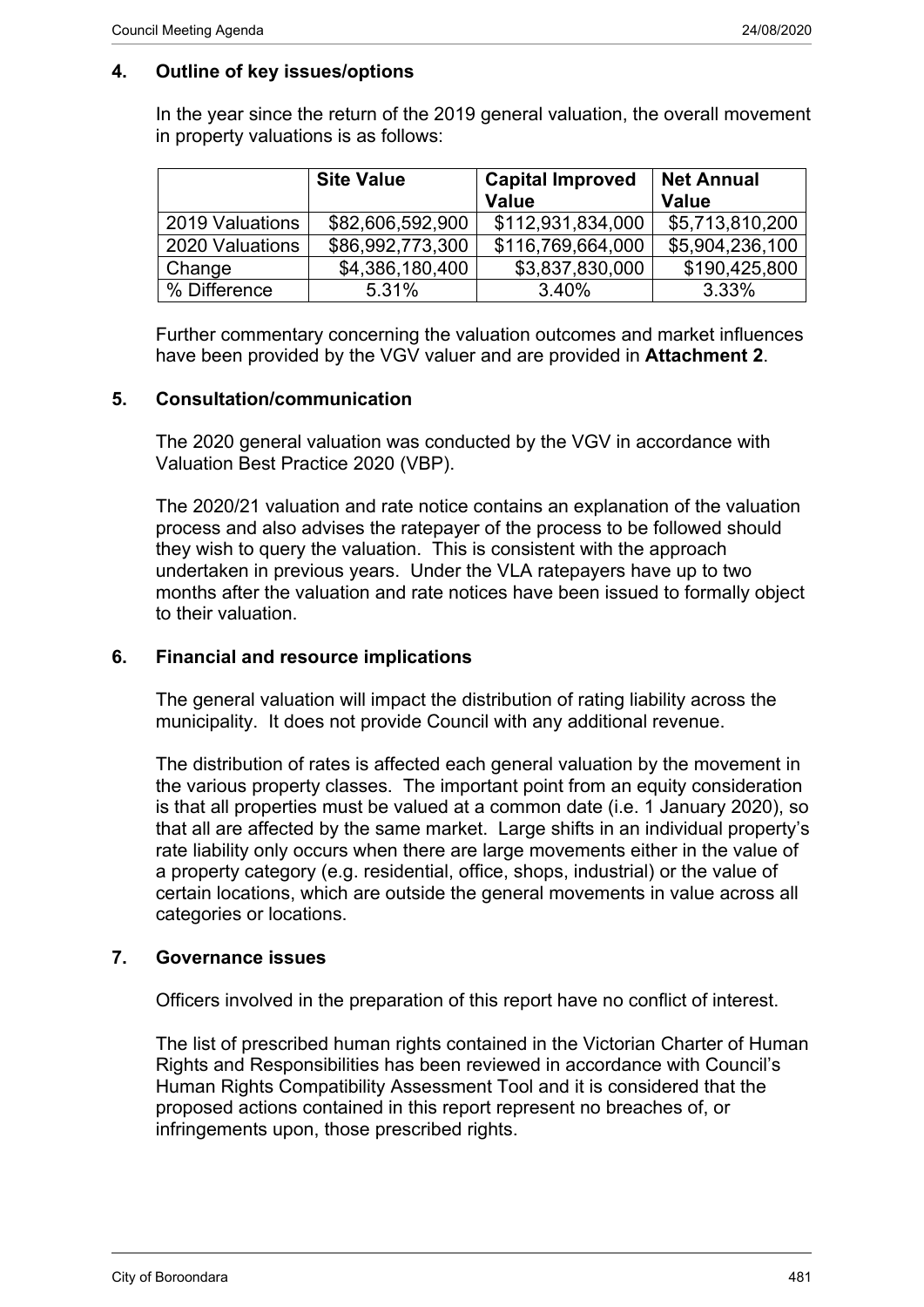### **8. Social and environmental issues**

The return of the general valuation ensures that rates are distributed in an equitable basis across the municipality.

| <b>Manager:</b><br>David Thompson, Governance |
|-----------------------------------------------|
|-----------------------------------------------|

**Report officer:** John Lorkin, Coordinator Revenue and Property Services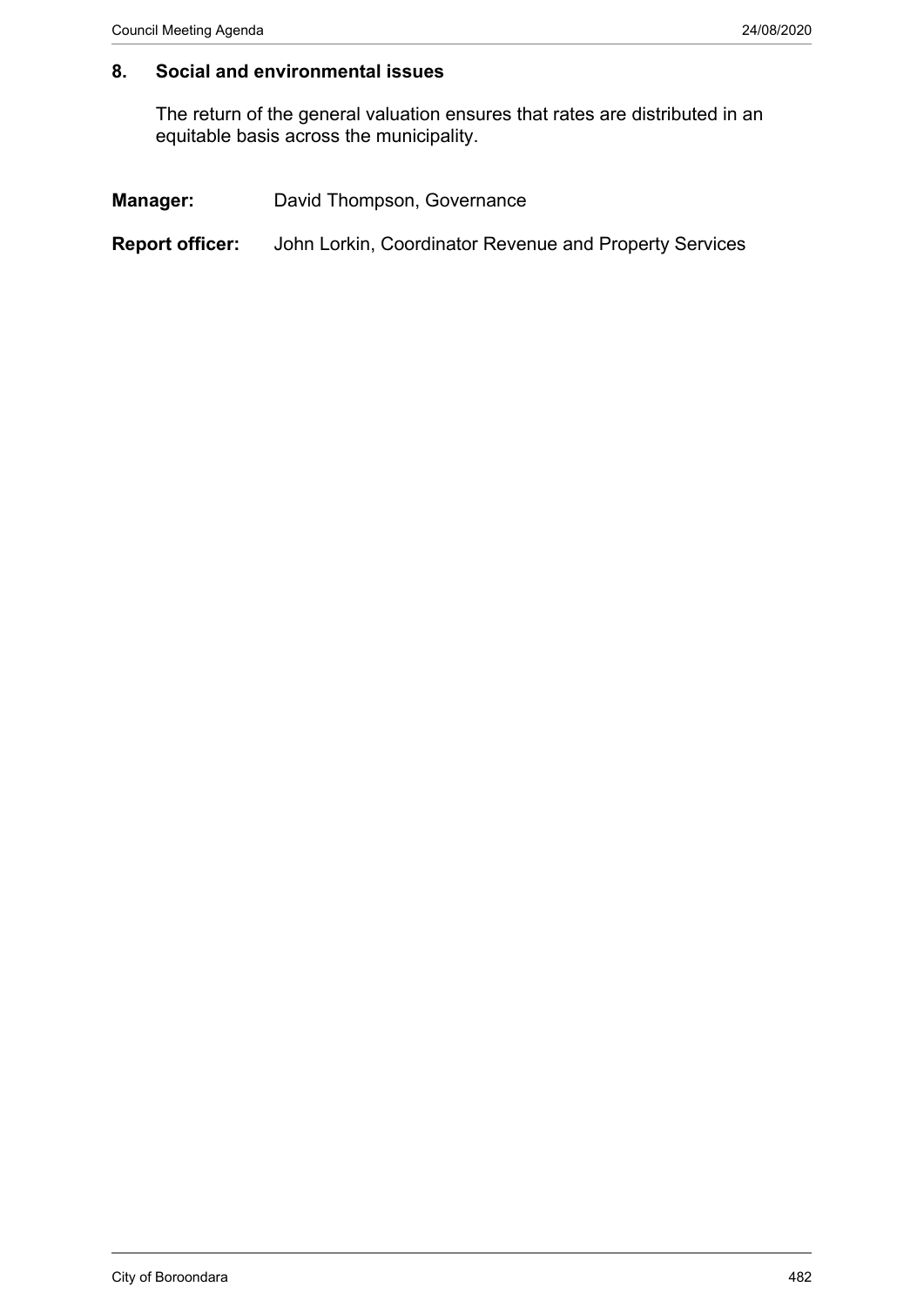

## **Hon Richard Wynne MP**

Minister for Planning

8 Nicholson Street East Melbourne, Victoria 3002 Telephone: 03 8683 0964 **DX210098** 

#### **Declaration of the Minister for Planning under section 7AF of** *Valuation of Land Act 1960*

In accordance with section 7AD of the *Valuation of Land Act 1960,* the Valuer-General has certified that a general valuation in the following municipalities returned by the Valuer-General for the year 2020, is generally true and correct with respect to each of the bases of value assessed, namely; net annual value, capital improved value and site value.

- 1. Shire of Alpine<br>2. Rural City of Al
- 2. Rural City of Ararat<br>3. City of Ballarat
- 3. City of Ballarat<br>4. City of Banyule
- 4. City of Banyule<br>5. Shire of Bass C
- 5. Shire of Bass Coast
- 6. Shire of Baw Baw
- 7. City of Bayside
- 8. Rural City of Benalla
- 
- 9. City of Greater Bendigo<br>10. City of Boroondara City of Boroondara
- 11. City of Brimbank<br>12. Shire of Buloke
- Shire of Buloke
- 13. Shire of Campaspe
- 14. Shire of Cardinia
- 
- 15. City of Casey<br>16. Shire of Centi **Shire of Central Goldfields**
- 17. Shire of Colac Otway
- 18. Shire of Corangamite
- 19. City of Greater Dandenong
- 20. City of Darebin
- 21. Shire of East Gippsland
- 22. City of Frankston
- 23. Shire of Gannawarra
- 24. City of Greater Geelong
- 25. City of Glen Eira
- 26. Shire of Glenelg
- 27. Shire of Golden Plains
- 28. Shire of Hepburn
- 
- 29. Shire of Hindmarsh<br>30. City of Hobsons Bay City of Hobsons Bay
- 31. Rural City of Horsham
- 32. Shire of Indigo
- 33. City of Kingston<br>34. City of Knox
- 
- 34. City of Knox<br>35. City of Latrob City of Latrobe
- 
- 36. Shire of Loddon<br>37. Shire of Macedo Shire of Macedon Ranges
- 
- 38. City of Manningham<br>39. Shire of Mansfield
- 39. Shire of Mansfield<br>40. City of Maribyrnon
- 40. City of Maribyrnong<br>41. City of Maroondah
- 41. City of Maroondah<br>42. City of Melbourne City of Melbourne
- 
- 43. City of Melton<br>44. Shire of Mitch
- 44. Shire of Mitchell<br>45. Shire of Moira Shire of Moira
- 46. City of Monash
- 
- 47. City of Moonee Valley<br>48. Shire of Moorabool Shire of Moorabool
- 
- 49. City of Moreland<br>50. Shire of Mount A Shire of Mount Alexander
- 51. Shire of Moyne
- 52. Shire of Murrindindi
- 53. Shire of Nillumbik
- 54. Shire of Northern Grampians<br>55. City of Port Phillip
- 
- 55. City of Port Phillip Shire of Pyrenees
- 
- 57. Borough of Queenscliffe<br>58. City of Greater Sheppart City of Greater Shepparton
- 59. Shire of Southern Grampians<br>60. City of Stonnington
- City of Stonnington
- 
- 61. Shire of Strathbogie<br>62. Shire of Surf Coast Shire of Surf Coast

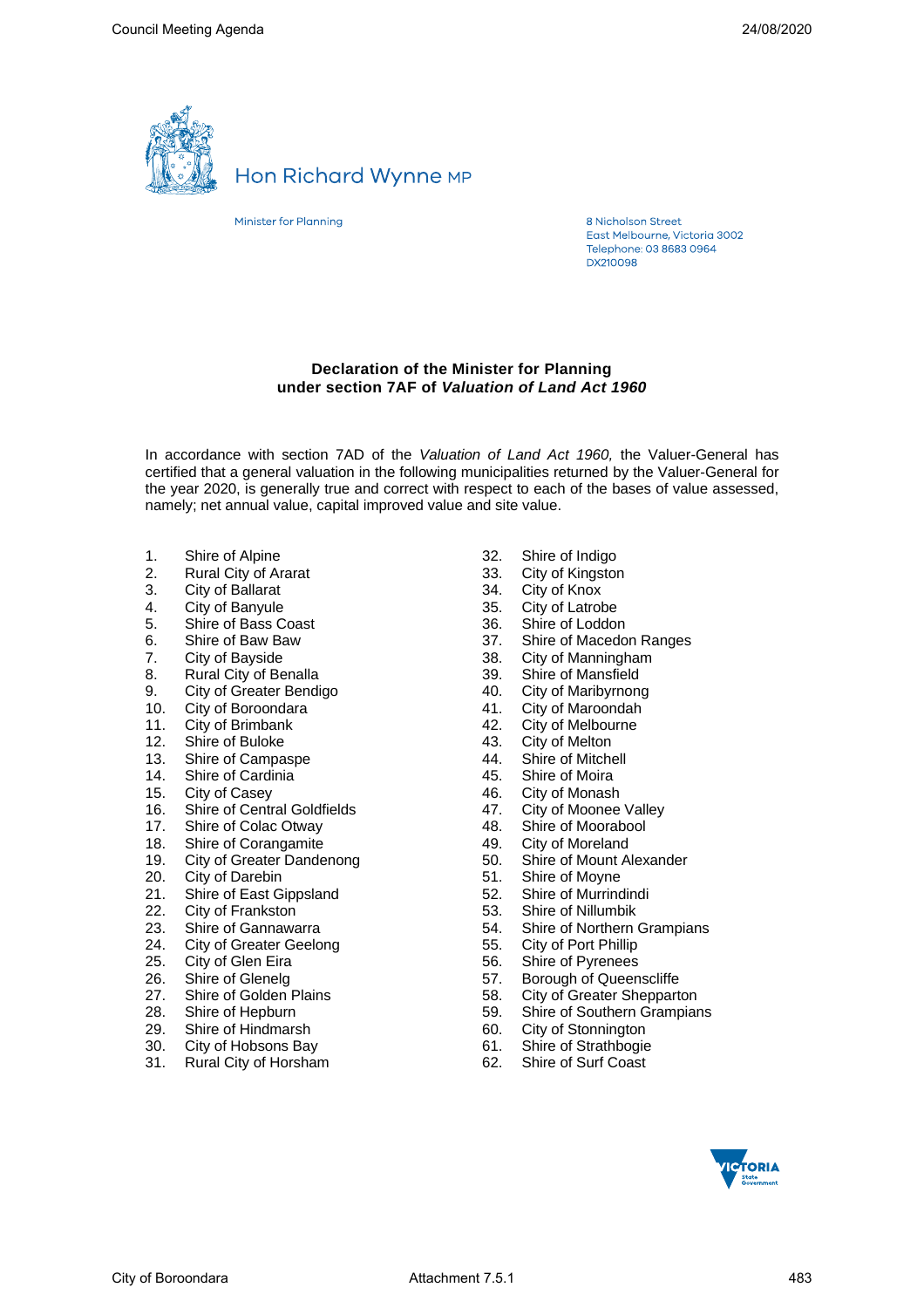- 63. Rural City of Swan Hill<br>64. Shire of Towong
- Shire of Towong
- 65. Rural City of Wangaratta<br>66. City of Warrnambool
- 66. City of Warrnambool
- 67. Shire of Wellington
- 68. Shire of West Wimmera<br>69. City of Whitehorse
- **City of Whitehorse**
- 
- 70. City of Whittlesea<br>71. City of Wodonga 71. City of Wodonga<br>72. City of Wyndham
- 
- 72. City of Wyndham<br>73. City of Yarra 73. City of Yarra
- Shire of Yarra Ranges
- 75. Shire of Yarriambiack

I declare pursuant to section 7AF(1) of the *Valuation of Land Act 1960*, that the general valuations for the whole of the municipality listed is generally true and correct with respect to each of the bases of value assessed.

Pursuant to section 15(4) of the *Valuation of Land Act 1960* a notice of valuation must be given by the municipality as rating authority on or before 30 September in the year in which the valuation is made.

Suchard Wynne

**HON RICHARD WYNNE MP Minister for Planning**

03 / 07 / 2020

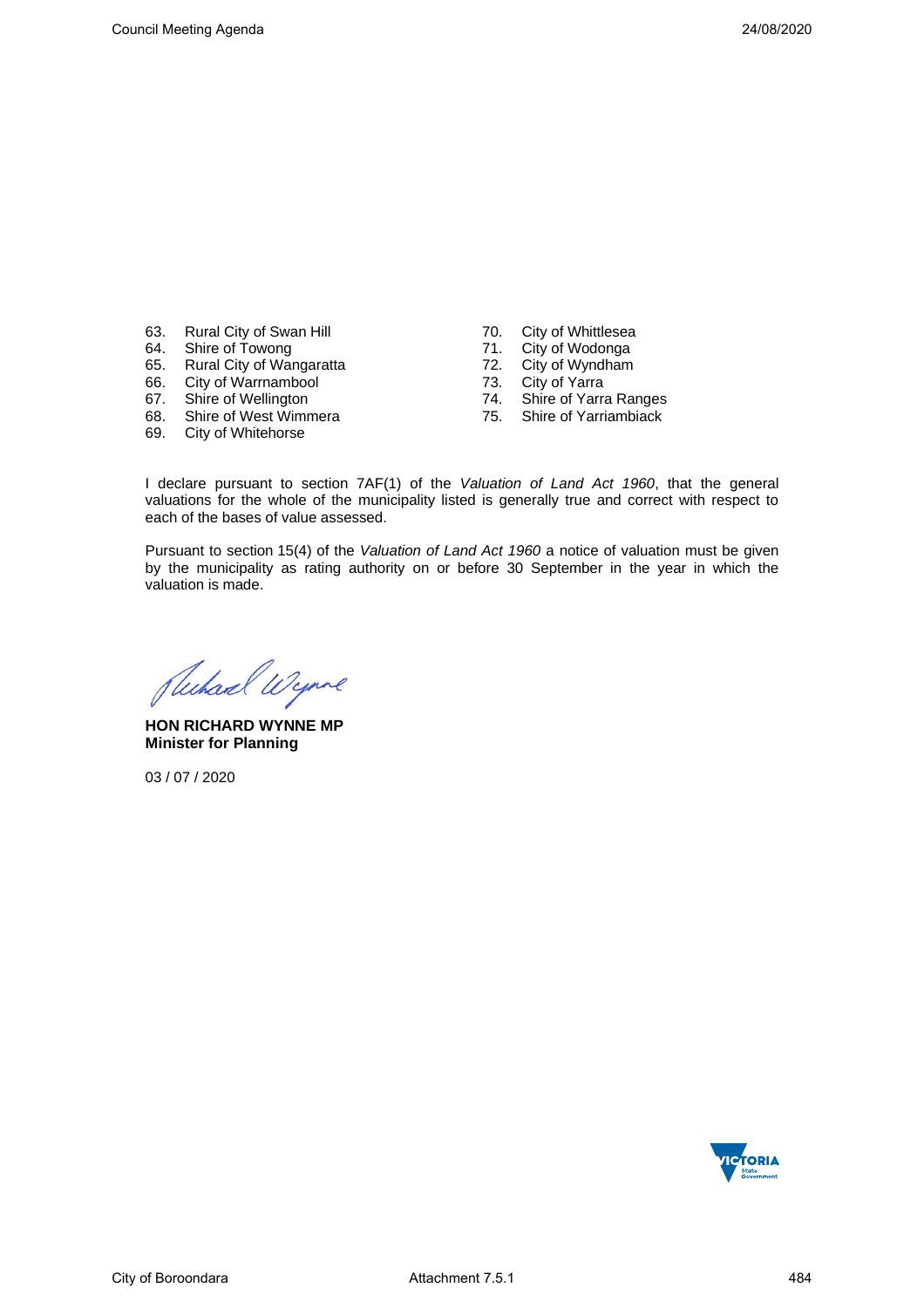

**Matheson Stephen Valuations** Valuation and Property Consultants ABN 67 346 228 934 Level 1, Suite 13, 40 Burgundy Street Heidelberg VIC 3084 Telephone (03) 9455 2077 Facsimile (03) 9455 1277 Emai[l msv@msv.com.au](about:blank) Websit[e www.msv.com.au](about:blank)

17 June 2020

The 2020 General Revaluation for the City of Boroondara has been certified by the Valuer General to be generally true and correct. The 2020 General Revaluation was undertaken by Matheson Stephen Valuations at the direction of the Valuer General Victoria as the valuation authority. All properties within the City of Boroondara have been revalued as at 1 January 2020 and is therefore based on market conditions at, and immediately before, that date. There is no basis under the Valuation of Land Act 1960 (the Act) for valuers to consider coronavirus (COVID-19) impacts when assessing statutory values for the purposes of the 2020 general valuation. This report provides a general overview of the 2020 General Revaluation.

We provide a summary the findings of the 2020 Revaluation.

|                              | 2019              | 2020              | % Change |
|------------------------------|-------------------|-------------------|----------|
| Site Value (SV)              | \$82,606,592,900  | \$86,992,773,300  | 5.31%    |
| Capital Improved Value (CIV) | \$112,931,834,000 | \$116,769,664,000 | 3.40%    |
| Net Annual Value (NAV)       | \$5,713,810,200   | \$5,904,235,950   | 3.33%    |

#### **2020 General Revaluation - City of Boroondara - Residential**

The 2020 Revaluation covers the period 1 January 2019 to 1 January 2020 during this time the property market in Melbourne's inner and outer eastern suburb corrected firmly. Growth in the second half of 2019 continued trending upwards with clearance rates at auctions growing and median house prices in Hawthorn, Balwyn and Kew areas correcting after suffering a major decline from the end of 2018 to July 2019.

The overall Capital Improved Value (CIV) within the City of Boroondara has increased 3.39% resulting in a median CIV increase from \$1,335,000 to \$1,380,000. Dwellings during this time, increased by 4.23% (overall) as compared to units which increased marginally 1.63%.

The suburbs depicting the largest Capital Improved Value change include Mont Albert (9.46% - only 59 properties), Surrey Hills (6.77%), Deepdene (5.34%) and Kew (5.25%). Whilst suburbs depicting the smallest Capital Improved Value change included Hawthorn East (0.36%) and Ashburton (1.10%).



**Liability limited by a scheme approved under Professional Standards Legislation** Page 3 of 3